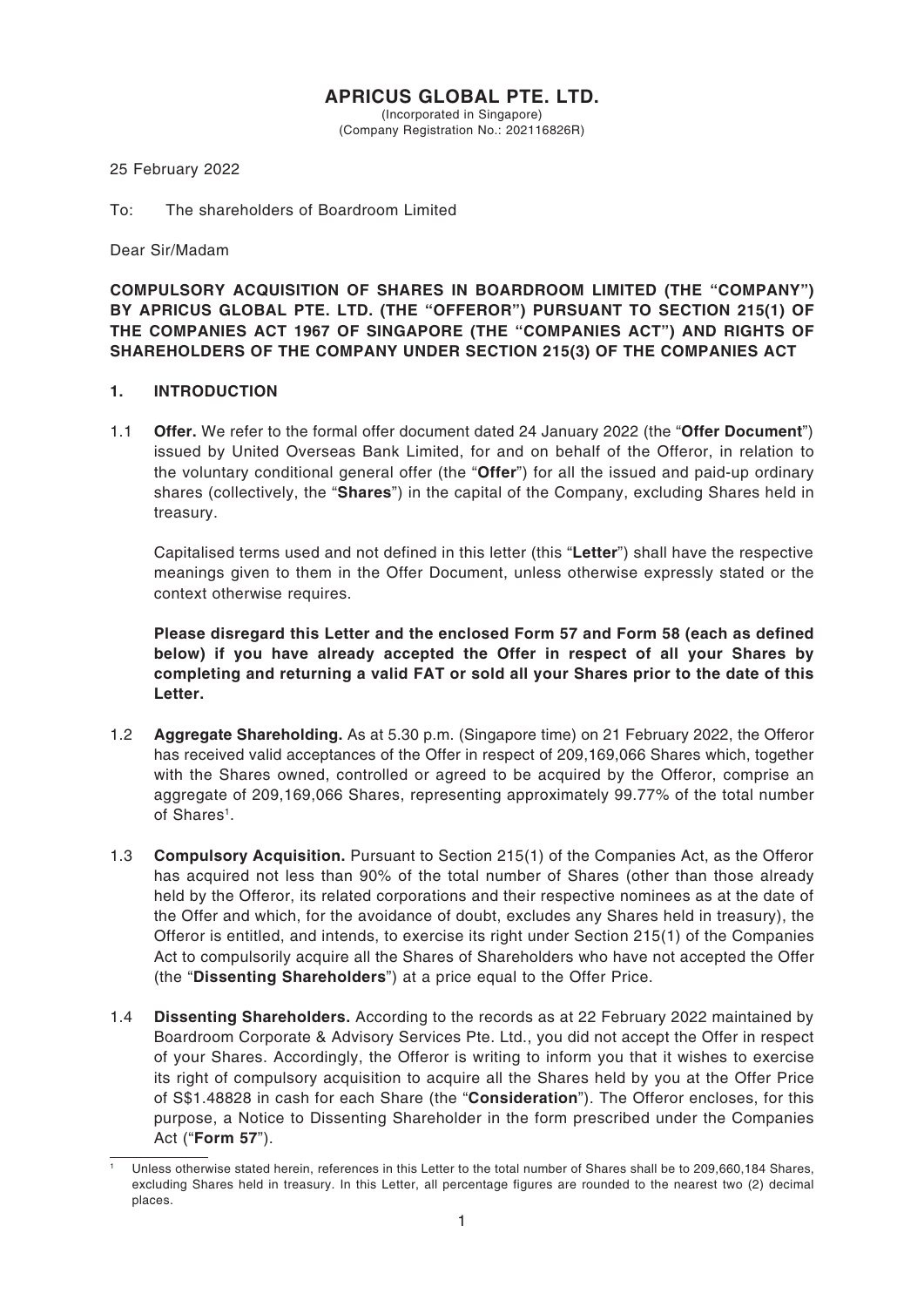**Please disregard this Letter and the enclosed Form 57 and Form 58 (each as defined herein) if you have already accepted the Offer in respect of all your Shares or sold all your Shares prior to the date of this Letter.**

# **2. COMPULSORY ACQUISITION UNDER SECTION 215(1) OF THE COMPANIES ACT**

- 2.1 **Compulsory Acquisition.** The Offeror will exercise its right of compulsory acquisition to acquire all the Shares held by you on a date (the "**Transfer Date**") that is on or after 26 March 2022, being the date falling after the expiration of one (1) month from the date on which Form 57 is given, subject to and on the terms set out in the enclosed Form 57.
- 2.2 **Registration of Transfer.** Upon the payment of the Consideration to the Company by the Offeror, the Company will cause to be transferred to the Offeror all the Shares held by you and register the Offeror as the holder of all those Shares as soon as practicable. The Consideration will be credited by the Company into a separate bank account and held by the Company on trust for you and paid to you in accordance with the settlement procedures set out in paragraph 2.3 below.
- 2.3 **Settlement.** Subject to and in accordance with the provisions of Section 215(1) of the Companies Act and the terms set out in the enclosed Form 57, as soon as practicable after the Transfer Date, remittances for the appropriate amounts will be despatched to you by means of a S\$ crossed cheque drawn on a bank operating in Singapore and sent by ordinary post to your address as indicated in the register of members of the Company, at your own risk, or in such other manner as you may have agreed with the Company for the payment of any cash distributions.
- 2.4 **No Action Needed.** No action needs to be taken by you in relation to Form 57 to entitle you to payment, which will be made to you in accordance with paragraphs 2.2 and 2.3 above.

### **3. RIGHTS UNDER SECTION 215(3) OF THE COMPANIES ACT**

- 3.1 **Non-Assenting Shareholder.** Under Section 215(3) of the Companies Act, you have the right to require the Offeror to acquire your Shares. In connection therewith, a Notice to Non-Assenting Shareholder in the form prescribed under the Companies Act ("**Form 58**") is enclosed with this Letter. You may, within three (3) months from the date of Form 58 (that is, by 25 May 2022), require the Offeror to acquire your Shares and the Offeror shall be entitled and bound to acquire your Shares on the same terms as those offered under the Offer at the Consideration.
- 3.2 **No Action Needed.** As the Offeror would be proceeding to compulsorily acquire your Shares pursuant to Section 215(1) of the Companies Act as described in paragraph 2 above, you need not take any action in relation to Form 58. Shareholders who wish to exercise their right under Section 215(3) of the Companies Act are advised to seek their own independent legal advice.

# **4. GENERAL**

If you are in any doubt about this Letter and/or the action you should take, you should consult your stockbroker, bank manager, solicitor or other professional adviser immediately.